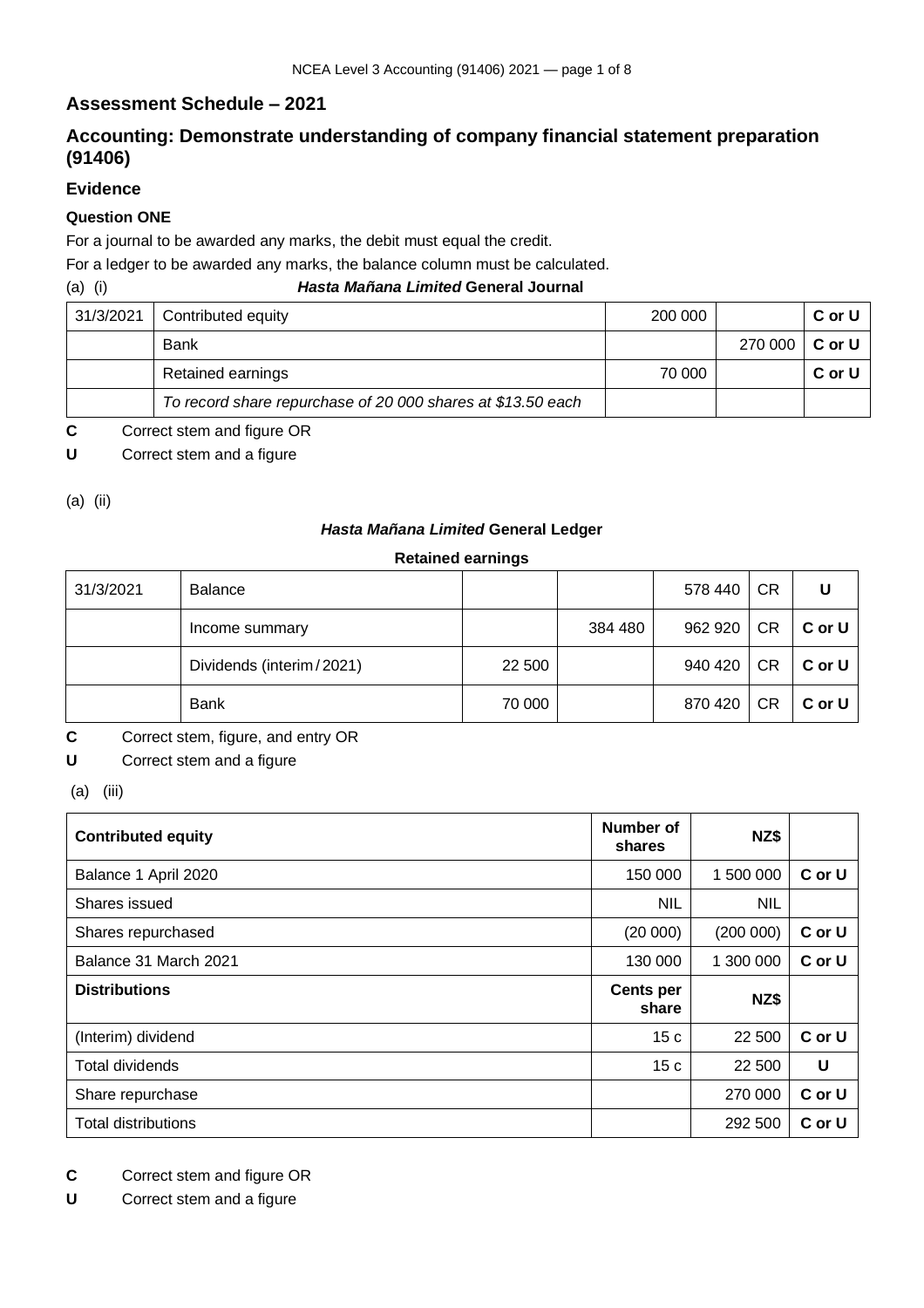## NCEA Level 3 Accounting (91406) 2021 — page 2 of 8

### (b) *Hasta Mañana Limited* **General Journal**

| 31/03/2021 | Taxation expense/income summary                                                | 149 520 |         |  |
|------------|--------------------------------------------------------------------------------|---------|---------|--|
|            | <b>Taxation payable</b>                                                        |         | 149 520 |  |
|            | To record income tax expense for the year                                      |         |         |  |
| 31/3/2021  | <b>Taxation payable</b>                                                        | 130 000 |         |  |
|            | Provisional tax paid                                                           |         | 130 000 |  |
|            | To close the provisional tax paid account to the income tax<br>payable account |         |         |  |

**U** Correct stem and figure

#### (c)

| U            | Any generic comment that shows some understanding of the nature of issuing shares.<br>$\bullet$<br>Any generic comment that shows some understanding of the nature of dividends being paid to any<br>$\bullet$<br>shareholder who owns shares on the date the dividend is paid.                                                                                                     |  |  |  |  |  |
|--------------|-------------------------------------------------------------------------------------------------------------------------------------------------------------------------------------------------------------------------------------------------------------------------------------------------------------------------------------------------------------------------------------|--|--|--|--|--|
| $\mathbf{C}$ | <b>AND</b>                                                                                                                                                                                                                                                                                                                                                                          |  |  |  |  |  |
|              | • HML issuing 50,000 shares will increase both the bank and contributed equity by \$600 000.                                                                                                                                                                                                                                                                                        |  |  |  |  |  |
|              | <b>AND</b>                                                                                                                                                                                                                                                                                                                                                                          |  |  |  |  |  |
|              | • Issuing shares will affect the Statement of Financial Position/Statement of Cash Flow.                                                                                                                                                                                                                                                                                            |  |  |  |  |  |
|              | <b>AND</b>                                                                                                                                                                                                                                                                                                                                                                          |  |  |  |  |  |
|              | • When HML pays the dividend in (November 2021), the additional 50 000 shares will be included in the<br>calculation of dividends per share and be paid out to all shareholders on that date of payment/the<br>proposed dividend will be shown as a note/dividends paid will increase (DR) dividends and decrease<br>(CR) bank/dividends paid will decrease (DR) retained earnings. |  |  |  |  |  |
|              | • Note: If the dividend is referred to as an expense, C is not able to be awarded.                                                                                                                                                                                                                                                                                                  |  |  |  |  |  |
| J            | • The impact on the financial statements will increase the bank current asset balance (DR) by \$600 000,<br>increasing net assets in the statement of financial position. It will increase contributed equity (CR) by<br>\$600 000 in the equity section of the statement of financial position.                                                                                    |  |  |  |  |  |
|              | <b>AND</b>                                                                                                                                                                                                                                                                                                                                                                          |  |  |  |  |  |
|              | The proposed dividend will be shown as a note, in the Statement of Financial Position, outlining the<br>dividend details/dividends paid will increase (DR) dividends and decrease (CR) bank (on balance day<br>dividends are closed to retained earnings).                                                                                                                          |  |  |  |  |  |
|              | <b>AND</b>                                                                                                                                                                                                                                                                                                                                                                          |  |  |  |  |  |
|              | Uses appropriate language.<br>$\bullet$                                                                                                                                                                                                                                                                                                                                             |  |  |  |  |  |
|              | Notes:                                                                                                                                                                                                                                                                                                                                                                              |  |  |  |  |  |
|              | 1. If the dividend is referred to as an expense, J is not able to be awarded.                                                                                                                                                                                                                                                                                                       |  |  |  |  |  |
|              | 2. If dividends paid is explained using ONLY a debit to retained earnings, then J cannot be awarded.                                                                                                                                                                                                                                                                                |  |  |  |  |  |

# **Judgement Statement**

| N1       | N <sub>2</sub> | A3                                                         | A4                                                         | M <sub>5</sub>                                                                                              | M <sub>6</sub>                                                                                              | E7                                                                                                                            | E8                                                                                                                          |
|----------|----------------|------------------------------------------------------------|------------------------------------------------------------|-------------------------------------------------------------------------------------------------------------|-------------------------------------------------------------------------------------------------------------|-------------------------------------------------------------------------------------------------------------------------------|-----------------------------------------------------------------------------------------------------------------------------|
| 8 grades | 9 grades       | Total of 10<br>grades with a<br>minimum of<br>$6 \times C$ | Total of 11<br>grades with a<br>minimum of<br>$7 \times C$ | Total of 12<br>grades with a<br>minimum of<br>$8 \times C$<br><b>AND</b><br>at least <b>U</b> from<br>Q1(c) | Total of 13<br>grades with a<br>minimum of<br>$8 \times C$<br><b>AND</b><br>at least <b>C</b> from<br>Q1(c) | Total of 15<br>grades with a<br>minimum of 10 x<br>C<br><b>AND</b><br>at least <b>C</b> from<br>Q1(c)<br>No foreign<br>items. | Total of 16<br>grades with a<br>minimum of<br>$11 \times C$<br><b>AND</b><br><b>J</b> from $Q_1(c)$<br>No foreign<br>items. |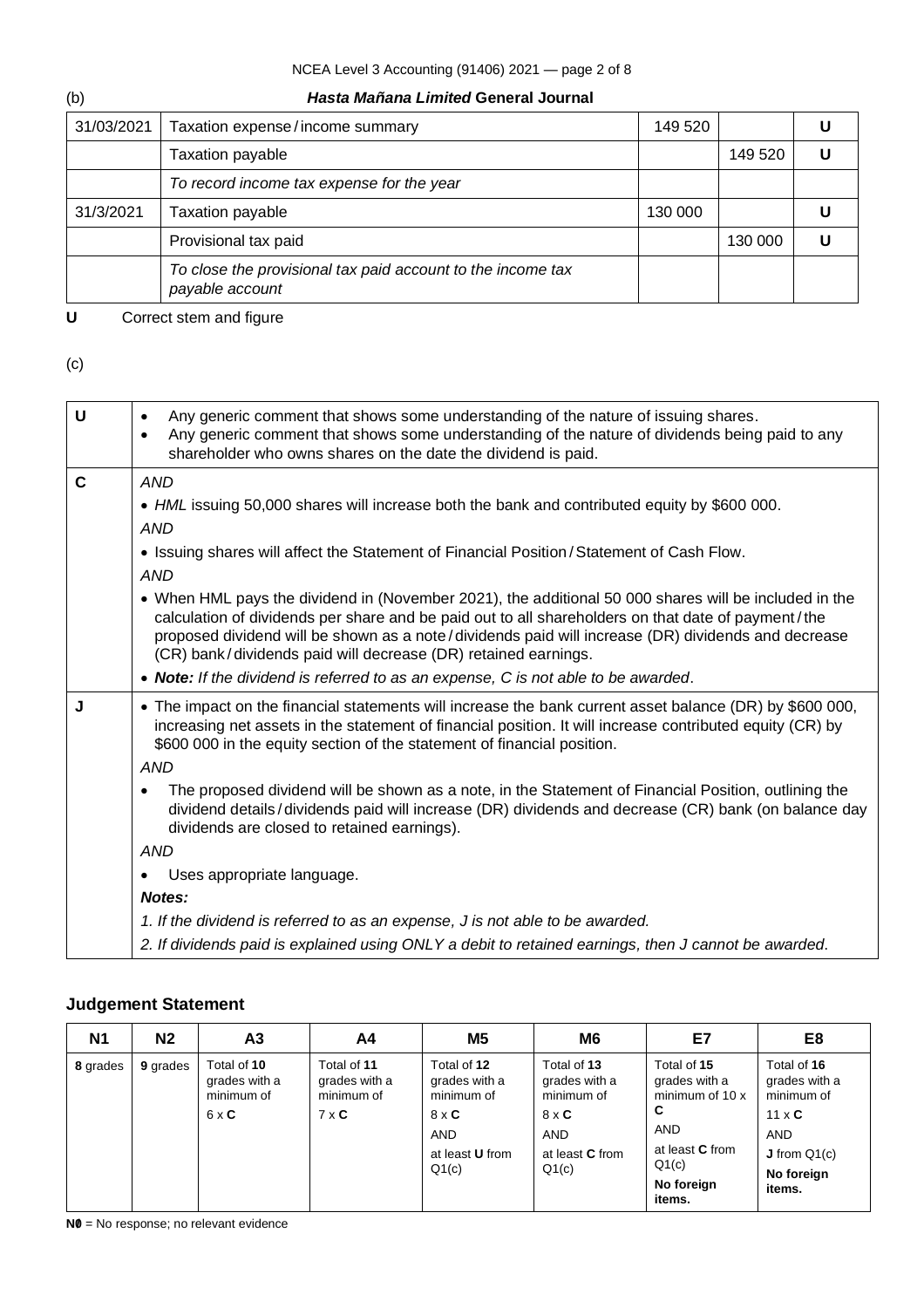#### **Question TWO** (a) (See Appendix for workings)

# *Waterloo War Games Limited* **Statement of Cash Flows for the year ended 31 March 2021**

|                                            | <b>NZ\$000</b> | <b>NZ\$000</b>                            | <b>NZ\$000</b> |             |
|--------------------------------------------|----------------|-------------------------------------------|----------------|-------------|
| <b>Cash from operating activities</b>      |                |                                           |                |             |
| Cash was received from:                    |                |                                           |                |             |
| Accounts receivable / cash from customers  |                | 24 755                                    |                | CC or C     |
| Dividends received                         |                | 120                                       | 24 875         | C or U      |
|                                            |                |                                           |                |             |
| Cash was applied to:                       |                |                                           |                |             |
| Accounts payable / cash paid to suppliers  |                | 13 130                                    |                | CC or C     |
| Taxation                                   |                | 4 9 0 5                                   |                | C or U      |
| Advertising*                               |                | 190                                       |                | C or U      |
| General expenses*                          |                | 460                                       |                | U           |
| Wages & salaries*                          |                | 600                                       |                | $\mathbf U$ |
| Interest expense (finance costs)           |                | 20                                        | 19 305         | C or U      |
| Net cash inflow from operating activities  |                |                                           | 5570           |             |
| <b>Cash from investing activities</b>      |                |                                           |                |             |
| Cash was applied to:                       |                |                                           |                |             |
| Purchase of shares in Voulez Vous Limited  |                | 200                                       |                | U           |
| Purchase of equipment                      |                | 20                                        |                | CC or C     |
| Net cash outflow from investing activities |                |                                           | (220)          |             |
| <b>Cash from financing activities</b>      |                |                                           |                |             |
| Cash was received from:                    |                |                                           |                |             |
| Additional loan                            |                | 6 1 3 0                                   |                | C or U      |
| Cash was applied to:                       |                |                                           |                |             |
| Dividends paid                             |                | 12 580                                    |                | C or U      |
| Net cash outflow from financing activities |                |                                           | (6450)         |             |
| Net decrease in cash held                  |                |                                           | (1100)         |             |
| <b>Opening bank balance</b>                |                |                                           | 2 0 0 0        |             |
| <b>Closing bank balance</b>                |                |                                           | 900            | Cp          |
|                                            |                | Maximum 16 grades (12 x C, 3 x U, 1 x Cp) |                |             |

**CC** Correct stem and figure – award **C** for a correct stem **and a** figure

**C only** Correct stem and figure – award **U** if correct stem **and a** figure

**U only** Correct stem and figure

- **CUU** \$1 250 (combined all cash expenses)
- **Cp** Correct process and appropriate stems
- **F** Foreign item i.e. that does not belong in this financial statement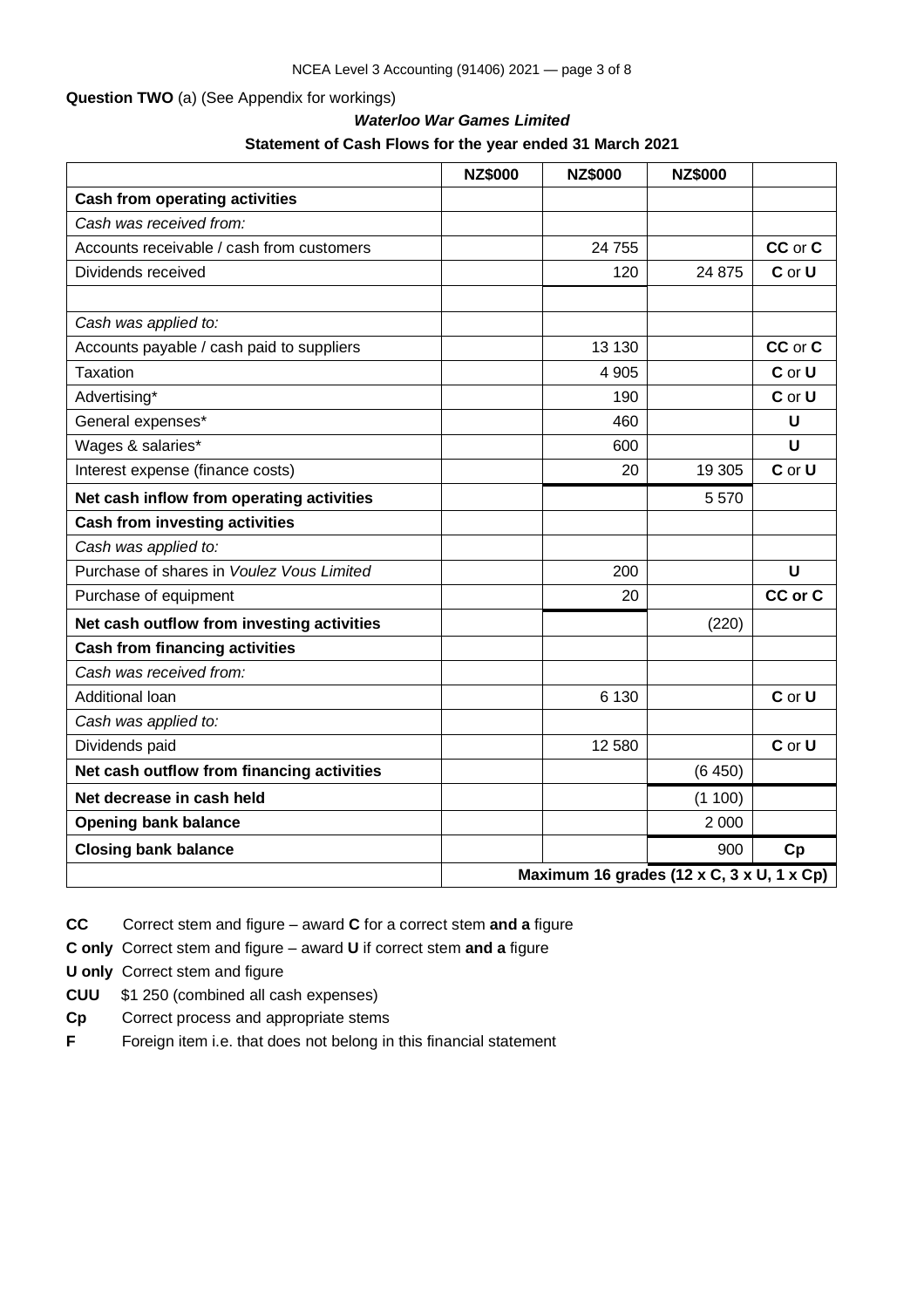## NCEA Level 3 Accounting (91406) 2021 — page 4 of 8

### **Question TWO**

(b)

| <b>Answer</b> |                                                                                                                                                                                                                                                                                                                                                                                                |
|---------------|------------------------------------------------------------------------------------------------------------------------------------------------------------------------------------------------------------------------------------------------------------------------------------------------------------------------------------------------------------------------------------------------|
| U             | Cash from accounts receivable is an operating activity because it relates to cash received during that<br>accounting period from customers.<br>OR                                                                                                                                                                                                                                              |
|               | Doubtful debts or bad debts is a non-cash item and therefore does not appear in the cash flow<br>statement.                                                                                                                                                                                                                                                                                    |
| $\mathbf c$   | Cash from accounts receivable is calculated by adding sales to the opening balance of accounts<br>receivable. Discount Allowed and Bad Debts are deducted along with the closing balance of accounts<br>receivable. This figure is the cash from Accounts Receivable / Customers.                                                                                                              |
|               | Note: If figures are referred to they do not need to be accurate.                                                                                                                                                                                                                                                                                                                              |
| J             | Operating activities are the cash received and paid for revenue and expenses during the current<br>accounting period.<br><b>AND</b>                                                                                                                                                                                                                                                            |
|               | Cash from accounts receivable/debtors is calculated by adding the sales of \$32 million (\$32 000 000) to<br>the opening balance of accounts receivable of \$8 million (\$8 000 000).                                                                                                                                                                                                          |
|               | Discount Allowed of \$95 000 and Bad Debts of \$150 000 are deducted, because it reduces the amount<br>received from accounts receivable. The closing balance of accounts receivable \$15 million<br>(\$15 000 000) is deducted, as it will be received in the next accounting period. This leaves total cash<br>from accounts receivable/customers of \$24.775 million (\$24 775 000).<br>AND |
|               | Doubtful debts are a non-cash item and therefore do not appear in the cash flow statement.                                                                                                                                                                                                                                                                                                     |
|               | Note: All figures referred to must be accurate.                                                                                                                                                                                                                                                                                                                                                |

## **Judgement Statement**

| <b>N1</b> | N <sub>2</sub> | A <sub>3</sub> | A <sub>4</sub> | M5                                         | M6                                         | E7                                         | E <sub>8</sub>                             |
|-----------|----------------|----------------|----------------|--------------------------------------------|--------------------------------------------|--------------------------------------------|--------------------------------------------|
| 6 grades  | 8 grades       | 9 grades       | 11 grades      | Total of 11<br>grades with a<br>minimum of | Total of 12<br>grades with a<br>minimum of | Total of 14<br>grades with a<br>minimum of | Total of 16<br>grades with a<br>minimum of |
|           |                |                |                | $8 \times C$                               | $9 \times C$                               | $9 \times C$                               | $11 \times C$                              |
|           |                |                |                |                                            |                                            | <b>AND</b>                                 | <b>AND</b>                                 |
|           |                |                |                |                                            |                                            | Cp                                         | Cp                                         |
|           |                |                |                | <b>AND</b>                                 | <b>AND</b>                                 | <b>AND</b>                                 | <b>AND</b>                                 |
|           |                |                |                | at least <b>U</b> from<br>Q2(b)            | at least C from<br>Q2(b)                   | at least <b>C</b> from<br>Q2(b)            | $J$ from $Q2(b)$                           |
|           |                |                |                | Max 2 foreign<br>items.                    | Max 2 foreign<br>items.                    | No foreign<br>items.                       | No foreign<br>items.                       |

**N0** = No response; no relevant evidence.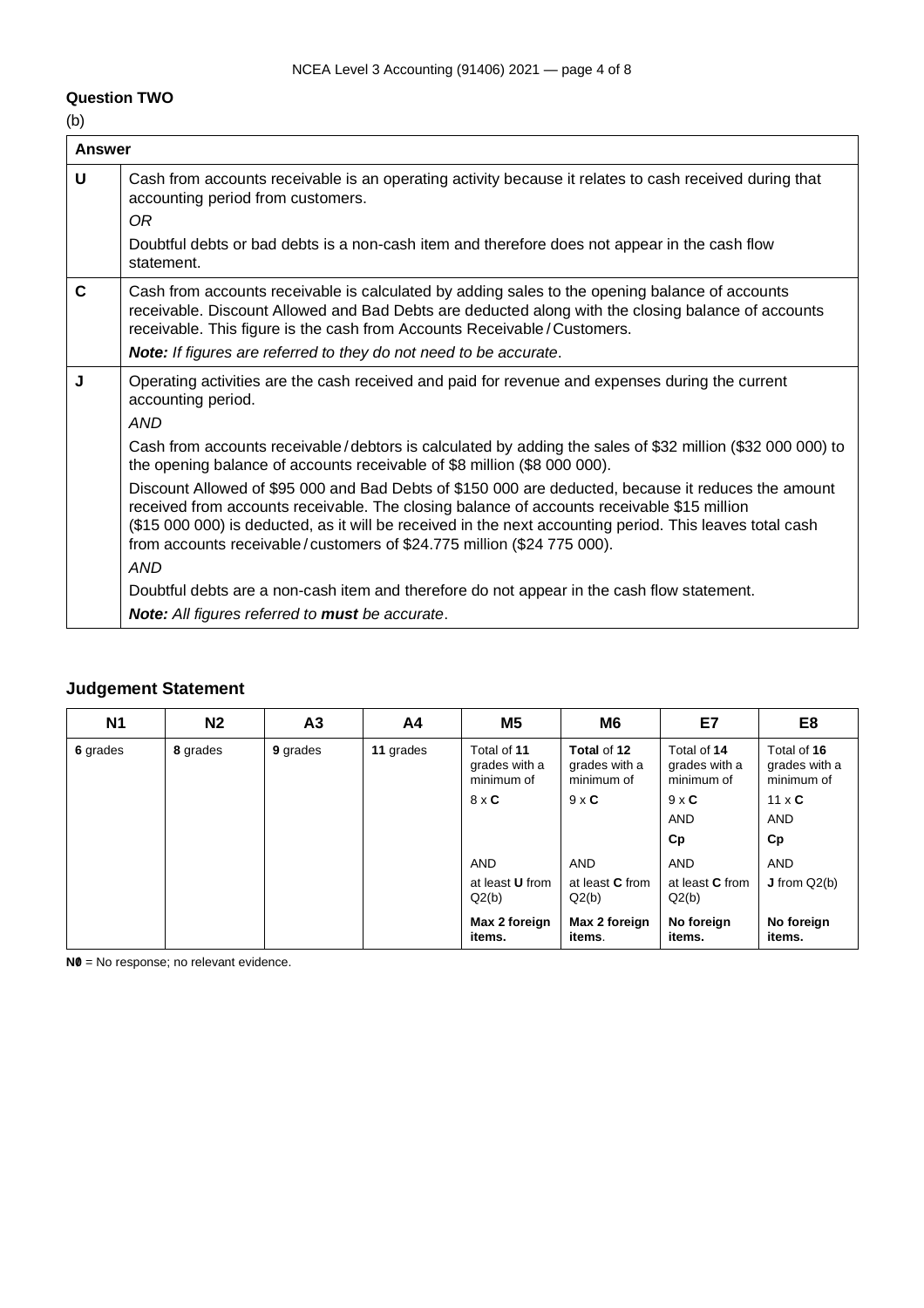#### **Question THREE**

(a)

| <b>Fernando Limited</b><br><b>Statement of Financial Position</b><br>as at 31 March 2021 |         |         |                |             |  |  |
|------------------------------------------------------------------------------------------|---------|---------|----------------|-------------|--|--|
|                                                                                          | NZ\$    | NZ\$    | <b>NZ\$000</b> |             |  |  |
| <b>Total assets</b>                                                                      |         |         | 711 900        |             |  |  |
| <b>Less liabilities</b>                                                                  |         |         |                |             |  |  |
| <b>CURRENT LIABILITIES</b>                                                               |         |         |                |             |  |  |
| <b>Bank</b>                                                                              | 92 000  |         |                | $\mathbf U$ |  |  |
| Income in advance                                                                        | 2 0 0 0 |         |                | C or U      |  |  |
| Accounts payable                                                                         | 67 600  |         |                | C or U      |  |  |
| Accrued expenses                                                                         | 7 500   |         |                | C or U      |  |  |
| GST payable                                                                              | 8 8 0 0 |         |                | CC, C or U  |  |  |
| Income tax payable                                                                       | 5 0 0 0 |         |                | C or U      |  |  |
|                                                                                          |         | 182 900 |                |             |  |  |
| <b>NON-CURRENT LIABILITIES</b>                                                           |         |         |                |             |  |  |
| Mortgage (3%, due 2060)                                                                  |         | 10 500  |                | $\mathbf U$ |  |  |
| <b>Total liabilities</b>                                                                 |         |         | 193 400        |             |  |  |
| <b>Net assets</b>                                                                        |         |         | 518 500        |             |  |  |
| <b>EQUITY</b>                                                                            |         |         |                |             |  |  |
| Contributed equity                                                                       | 500 000 |         |                | $\mathbf U$ |  |  |
| Retained earnings                                                                        | 14 500  |         |                | CC, C or U  |  |  |
| Land & buildings revaluation surplus                                                     | 4 0 0 0 |         |                | U           |  |  |
| <b>Total equity</b>                                                                      |         |         | 518 500        |             |  |  |
| Maximum 12 grades (8 x C, 4 x U)                                                         |         |         |                |             |  |  |

**CC** Correct stem and correct figure – award **C** for some correct calculation – award **U** for recognition with any figure

(**CC for GST Payable \$8 800 = \$8 500 – 600 + 900, C if figure is \$7 900 or \$9 400, U for stem and any number**)

**(CC for Retained earnings \$14 500 = \$2 500 + \$18 000 – \$6 000, C if figure is \$21 500 or \$20 500, U for stem and any number)**

**C only** Correct stem and correct figure – award **U** for correct stem and a figure.

**U only** Correct stem and figure.

**F** Foreign item i.e. does not belong in this financial statement.

**Answers using the '000' scale were only accepted if the student consistently used that scale throughout their answer.**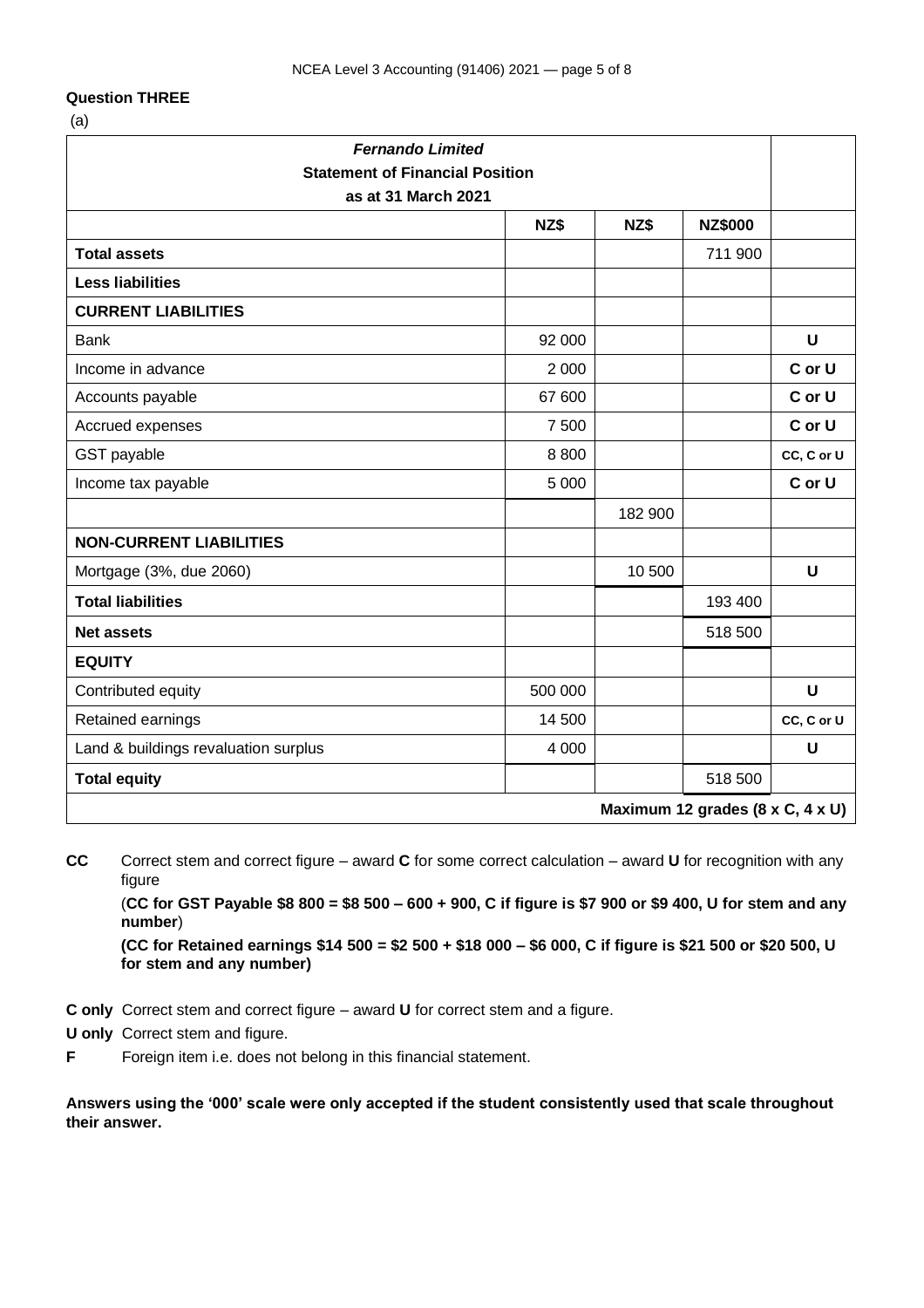(b)

| $\mathbf U$  | Recognises that the prepayment impacts on advertising.                                                                                                                                                                                                                                                                     |
|--------------|----------------------------------------------------------------------------------------------------------------------------------------------------------------------------------------------------------------------------------------------------------------------------------------------------------------------------|
|              | <b>OR</b>                                                                                                                                                                                                                                                                                                                  |
|              | Recognises that an invoice issued impacts on accounts receivable and performance fees.                                                                                                                                                                                                                                     |
|              | Note: In at least one answer two ledger accounts must be outlined.                                                                                                                                                                                                                                                         |
| $\mathbf{C}$ | Advertising involves a prepayment where four months of the contract falls beyond balance date and<br>therefore belongs in the income statement of the following year OR the prepayment belongs in the<br>Statement of Financial Position.                                                                                  |
|              | <b>OR</b>                                                                                                                                                                                                                                                                                                                  |
|              | The invoice issued to the local school relates to transactions impacting on profit in the current accounting<br>period, and must therefore be added to performance fees received (credited) in the income statement.                                                                                                       |
|              | In the Statement of Financial Position, Accounts Receivable (a current asset) is increased (debited) and<br>GST is also increased (credited).                                                                                                                                                                              |
|              | Notes:                                                                                                                                                                                                                                                                                                                     |
|              | 1. Figures may be used but do not need to be accurate.                                                                                                                                                                                                                                                                     |
|              | 2. At least ONE impact on a financial statement is explained in either example used.                                                                                                                                                                                                                                       |
| J            | Prepayments of \$32 000 will be deducted (credited) from advertising in the income statement and<br>reported in the statement of financial position as a current asset. This will increase profit in the income<br>statement or increase retained earnings, which increases equity in the statement of financial position. |
|              | <b>AND</b>                                                                                                                                                                                                                                                                                                                 |
|              | The prepayment is reported as a current asset, which increases assets in the statement of financial<br>position, because FL has paid for an advertising service which will be provided in the following year.                                                                                                              |
|              | OR Accounts Receivable of \$6 900 will be created (debited) because an invoice has been generated for<br>performance fees.                                                                                                                                                                                                 |
|              | GST Payable is increased by \$900 (credited), which increases current liabilities in the Statement of<br>Financial Position.                                                                                                                                                                                               |
|              | Performance Fees are increased by \$6 000 and reported in the income statement, increasing profit or<br>retained earnings, in the Statement of Financial Position.                                                                                                                                                         |
|              | <b>AND</b>                                                                                                                                                                                                                                                                                                                 |
|              | Accounts Receivable is recognised as a current asset because the cash for performance fees will be<br>received in the following year.                                                                                                                                                                                      |
|              | Note: To be awarded J, all the adjusted figures must be correct.                                                                                                                                                                                                                                                           |
|              |                                                                                                                                                                                                                                                                                                                            |

# **Judgement Statement**

| <b>N1</b> | N <sub>2</sub> | A <sub>3</sub> | A4                                 | M <sub>5</sub>                                                                                                                       | M <sub>6</sub>                                                                                                     | E7                                                                                                             | E <sub>8</sub>                                                                                               |
|-----------|----------------|----------------|------------------------------------|--------------------------------------------------------------------------------------------------------------------------------------|--------------------------------------------------------------------------------------------------------------------|----------------------------------------------------------------------------------------------------------------|--------------------------------------------------------------------------------------------------------------|
| 3 grades  | 4 grades       | 5 grades       | 6 grades<br>including $3 \times C$ | Total of<br>10 grades with<br>a minimum of<br>$4 \times C$<br><b>AND</b><br>at least <b>U</b> from<br>(b)<br>Max 2 foreign<br>items. | Total of<br>11 grades with<br>a minimum of<br>$5 \times C$<br><b>AND</b><br>$C$ from (b)<br>Max 1 foreign<br>item. | Total of<br>12 grades with<br>a minimum of<br>$6 \times C$<br><b>AND</b><br>J from (b)<br>No foreign<br>items. | Total of<br>13 grades with<br>minimum of<br>$7 \times C$<br><b>AND</b><br>J from (b)<br>No foreign<br>items. |

**N0** = No response; no relevant evidence.

# **Cut Scores**

| <b>Not Achieved</b> | <b>Achievement</b> | <b>Achievement with Merit</b> | <b>Achievement</b><br>with Excellence |
|---------------------|--------------------|-------------------------------|---------------------------------------|
| $0 - 8$             | $9 - 14$           | $15 - 19$                     | $20 - 24$                             |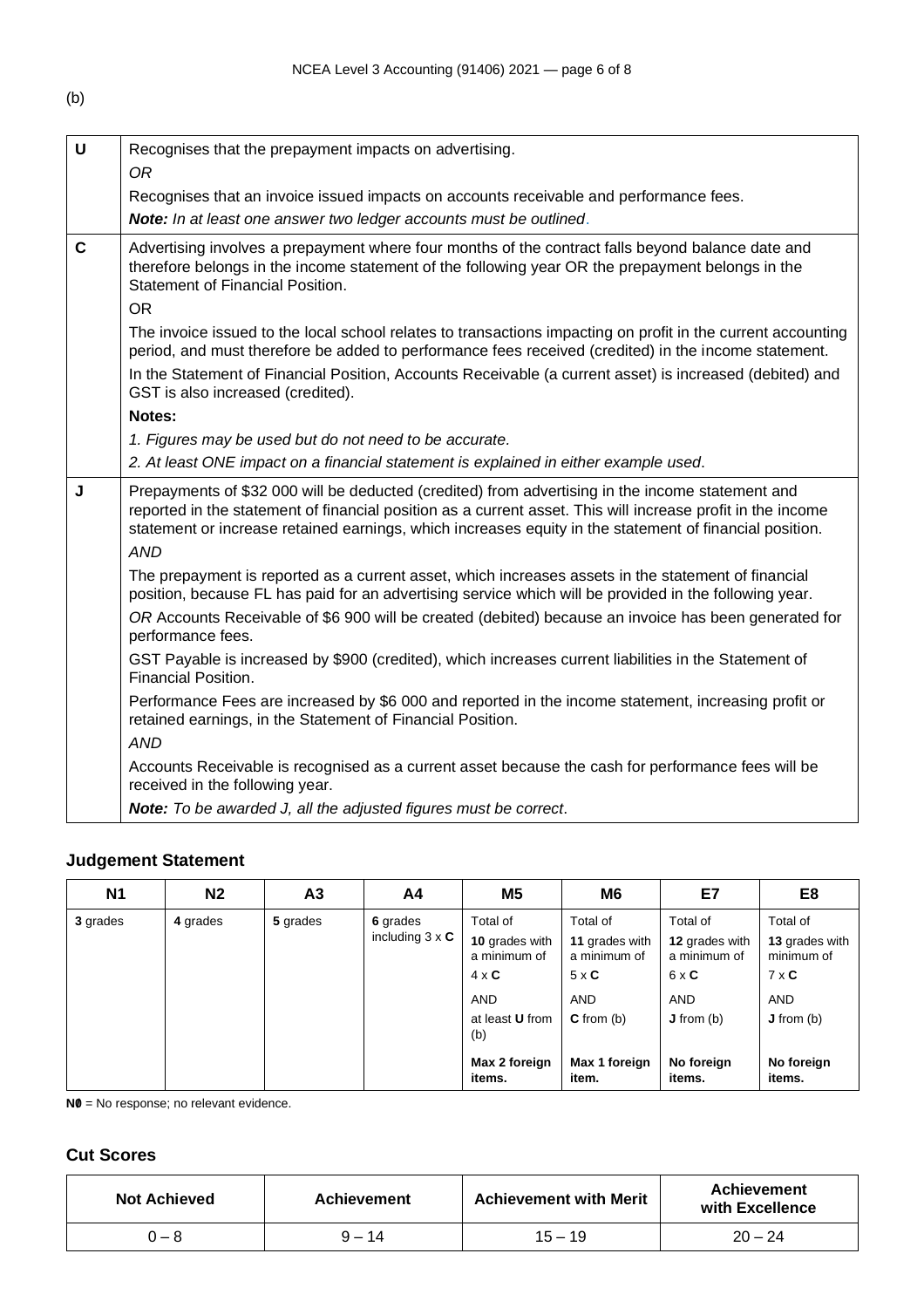# **Appendix: Workings for Question TWO (a)**

**Notes:**

- Any labelled working or abbreviated identifiable 3-column or T-ledger accounts can be used for assessing working where required. Any unlabelled accounts or numbers cannot be assessed.
- Candidates are not expected to provide workings for straightforward calculations such as the increase in loan.

| <b>Accounts receivable</b> |        |        |         |     |  |  |
|----------------------------|--------|--------|---------|-----|--|--|
| <b>Balance</b>             |        |        | 8 0 0 0 | DR  |  |  |
| <b>Sales</b>               | 32 000 |        | 40 000  | DR  |  |  |
| Discount allowed           |        | 95     | 39 905  | DR  |  |  |
| <b>Bad debts</b>           |        | 150    | 39 755  | DR. |  |  |
| Bank                       |        | 24 755 | 15 000  | DR  |  |  |

| <b>Accrued expenses (Interest)</b> |    |    |    |    |  |
|------------------------------------|----|----|----|----|--|
| Balance                            |    |    | 15 | םי |  |
| Income summary                     |    | 45 | 60 | םי |  |
| <b>Bank</b>                        | 20 |    | 40 |    |  |

| <b>Prepayments (Advertising)</b> |     |     |     |    |  |
|----------------------------------|-----|-----|-----|----|--|
| <b>Balance</b>                   |     |     | 80  | DR |  |
| Income summary                   |     | 250 | 170 | СR |  |
| <b>Bank</b>                      | 190 |     | 20  | DR |  |

| <b>Taxation payable</b> |         |         |      |    |  |
|-------------------------|---------|---------|------|----|--|
| <b>Balance</b>          |         |         | 15   | СR |  |
| Income summary          |         | 4 9 0 0 | 4915 | СR |  |
| <b>Bank</b>             | 4 9 0 5 |         | 10   | СR |  |

| Inventory               |        |        |        |           |  |
|-------------------------|--------|--------|--------|-----------|--|
| <b>Balance</b>          |        |        | 300    | DR        |  |
| Cost of sales           |        | 12 800 | 12 500 | <b>CR</b> |  |
| Accounts payable        | 13 200 |        | 700    | DR        |  |
| <b>Accounts payable</b> |        |        |        |           |  |
| <b>Balance</b>          |        |        | 80     | <b>CR</b> |  |
| Inventory               |        | 13 200 | 13 280 | СR        |  |
| <b>Bank</b>             | 13 130 |        | 150    | СR        |  |

| <b>Equipment</b> |     |     |     |    |
|------------------|-----|-----|-----|----|
| Balance          |     |     | 350 | DR |
| Disposal         |     | 160 | 190 | DR |
| Purchase         | 210 |     | 400 | DR |